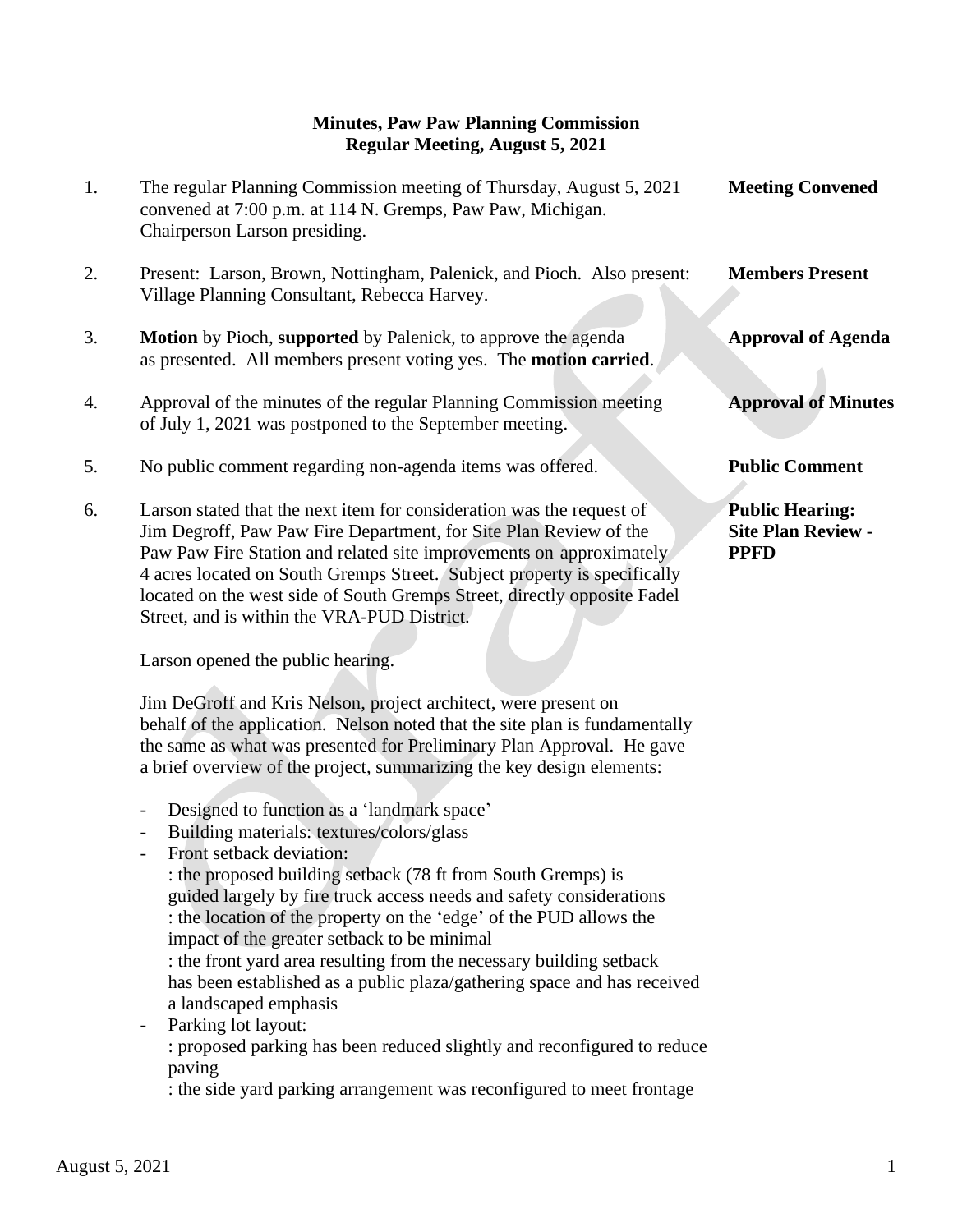and screening requirements

- Stormwater management plan
- Landscaping/Screening: :the plan proposes the retention of the existing vegetative buffer along the north and south property boundaries : the open space proposal provides 30% of the required open space between the building and South Gremps Street, as required
- Training structure: the structure remains shown on the site plan for approval in case funding is received
- Floor plan: building/site operations

 No public comment was offered on the matter and the public comment portion of the public hearing was closed.

 Larson suggested a coordination of the 'street furniture' for the site with the styles recently selected for the downtown. Nelson acknowledged.

 Following review of the application and the applicable provisions of the Zoning Ordinance, **motion** by Pioch, **supported** by Palenick, to recommend Village Council approval of the Site Plan based upon a finding that the proposal meets the VRA-PUD review criteria set forth in Section 42-349 (7) and the criteria for site plan approval set forth in Section 42-402 (4), conditioned upon the following:

- 1. Approval of an exception to the 0 ft front setback standard (to allow for a 78 ft setback from South Gremps Street) in recognition of fire truck operational safety and the 'public gathering area' proposed within the front setback.
- 2. Existing vegetation/tree lines along the west and north property lines shall be retained to provide the required parking area screening.
- 3. Compliance with the proposed landscape plan, determined to be in compliance with the landscaping requirements of Section 42-406.
- 4. Approval of modifications to the following architectural requirements based on a finding that the proposal meets the criteria of Section 42-347 (c):
	- o The main building entrance shall be provided on the 'front' of the building.
	- o Garage doors are not allowed on the front façade.
	- o Each wall shall be constructed of not less than 60% brick, stone or glass (excluding doors/windows); the remaining wall area may include wood or fiber cement siding.
- 5. Any proposed signage shall be subject to review/approval through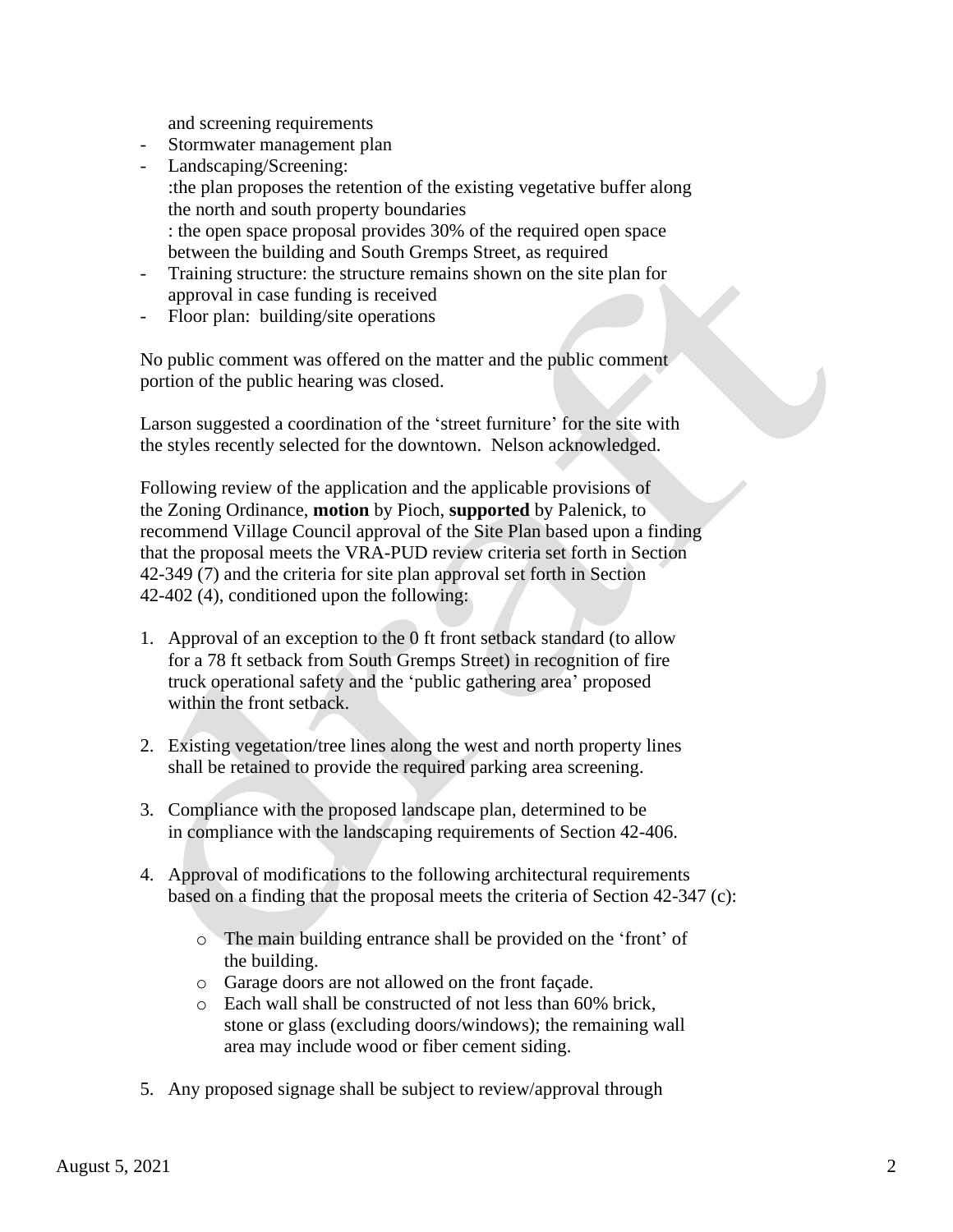the sign permit process.

- 6. Village Fire Department review/approval.
- 7. Village Department of Public Works review/approval of the grading plan, proposed method of on-site storm water disposal, and utility connections.
- 8. Compliance with all applicable Federal, State and Local codes/ ordinances.

The **motion carried**  $4 - 0$ , with Nottingham abstaining.

7. Larson stated that next item for consideration was the request of Bob **Public Hearing:** Parshall for Site Plan Review of a proposed Mini-Storage Facility. **SPR – Mini-Storage** Applicant also requests Special Land Use Permit for fencing within **Facility** the Mini-Storage Facility that does not meet the fence standards **SLU/SPR - Fencing** required by Section 42-405 (c)(1). Subject property is located at 280 CR 665 and is within the B-2 District.

Larson opened the public hearing.

 Bob Parshall and Andrew Rossell, project engineer, were present on behalf of the application. Rossell provided an overview of the proposal, highlighting the following project elements:

 : the proposed mini-storage facility is an allowed use in the B-2 District; the special land use permit is requested only as it relates to the on-site fencing proposal

 : the design of the site is largely dictated by existing grades – 2 grade levels of buildings proposed; a portion of the site is unbuildable : 10 buildings proposed to be developed in 3 phases (when 1 phase is completely occupied, the next phase will be constructed) : proposed drives are located similarly to the existing drives on the site; the drive on the southern (lower) level currently exists as the access road to the adjacent cell tower; the lower-level drive will provide access to the southern 2 buildings and serve as an emergency access

 Parshall distributed building elevations and provided a detailed overview of the building materials, noting they are the 'Cadillac' of pre-manufactured storage buildings.

 In response to Commission questions, the applicant discussed the following site elements:

: no sidewalks are present in the area; storage units are not generally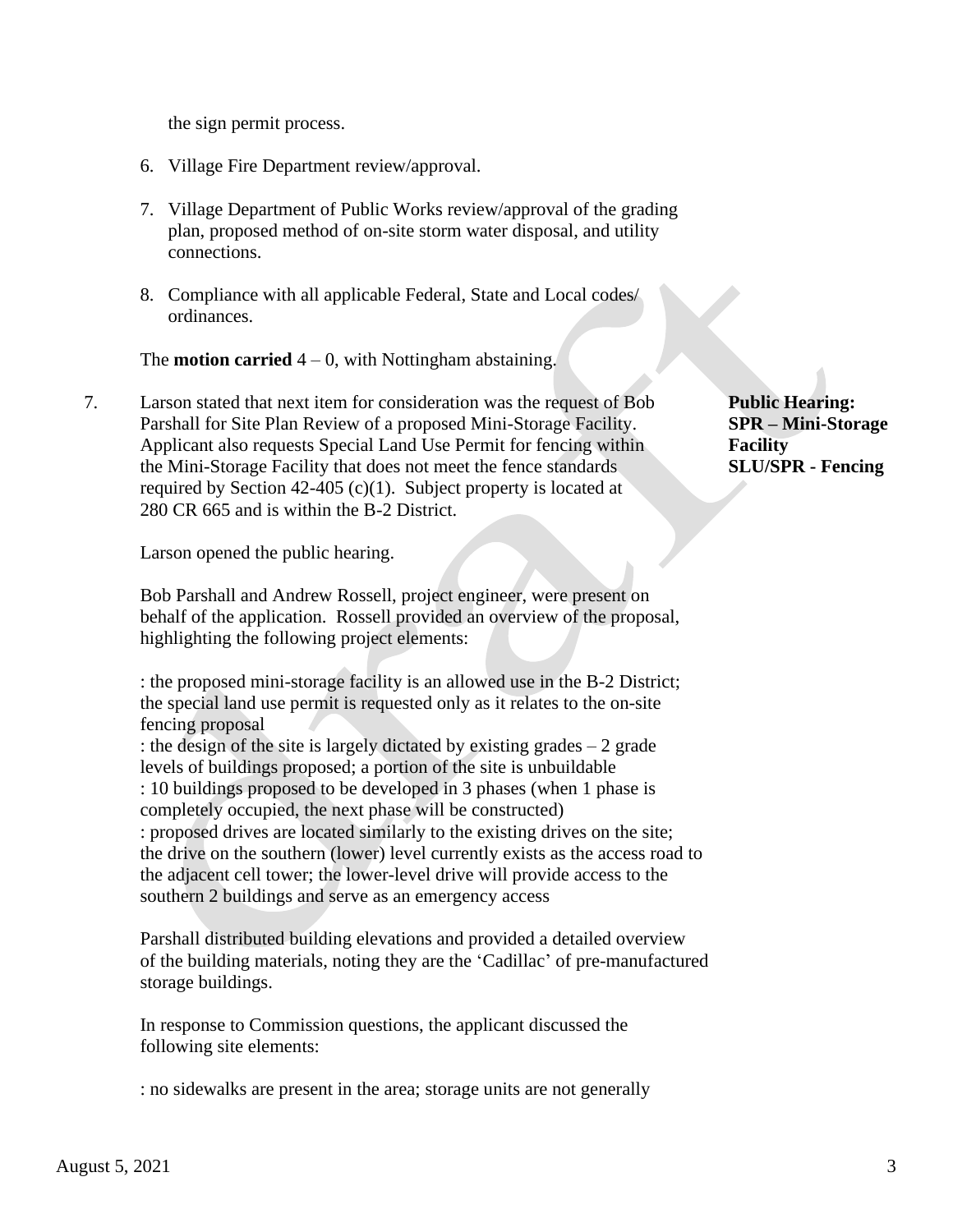accessed by pedestrians; adjacent land uses are not pedestrian destinations; any foot traffic in the area will likely be on the north side of CR 665 related to Bronson and the proposed gas station; extensive site frontage will make compliance with sidewalk standards extremely costly

 : the pre-manufactured storage buildings will not meet the 'window' design standard of the B-2 District but the access doors should provide the 'physical breaks' required

 : a 6 ft black vinyl chain-link fence is proposed to extend around the perimeter of the site; the limitations for fencing in the front yard will not provide the required security; a special land use permit is requested to allow for the proposed deviation in fence height and style; the use of barbed wire on top of the fence is also desired

 : the site surrounded is by B-2 zoning, except for the R-1 zoning adjacent to the south (Prospect Hill Cemetery); the existing fence/vegetation along the southern property line is largely on the site of the cemetery but will agree to retain that present on the site

 : no building lights will be provided, only pole lighting is proposed; a lighting plan was recently submitted to the Village

 : trash refuse containers are not proposed to be located on the site; on-site dumpsters attract excessive and unapproved use by storage space renters; a service is hired to empty abandoned storage units

 : a 3-phase development plan is proposed; the use of un-developed phases for temporary outdoor storage (vehicles) is proposed; use for outdoor storage will cease as buildings are constructed

 : use of the office parking area and abutting drive aisle for the parking of U-Haul vehicles is proposed

 The applicant acknowledged that the U-Haul parking (open air business) and outdoor storage proposals will require special land use permits that have not been noticed for public hearing at this time.

 Marilyn Murphy stated that the proposal makes sense for the site given the surrounding land use, noting that there is a demand for self-storage units in the area. She added that the subject site is currently an eyesore and the project will improve the aesthetics of the area.

 Blake Murchett noted that he is related to the applicant's storage/U-Haul facility in Mattawan . . explaining that the facility has a good reputation for maintenance and cleanliness. He expressed agreement that the proposal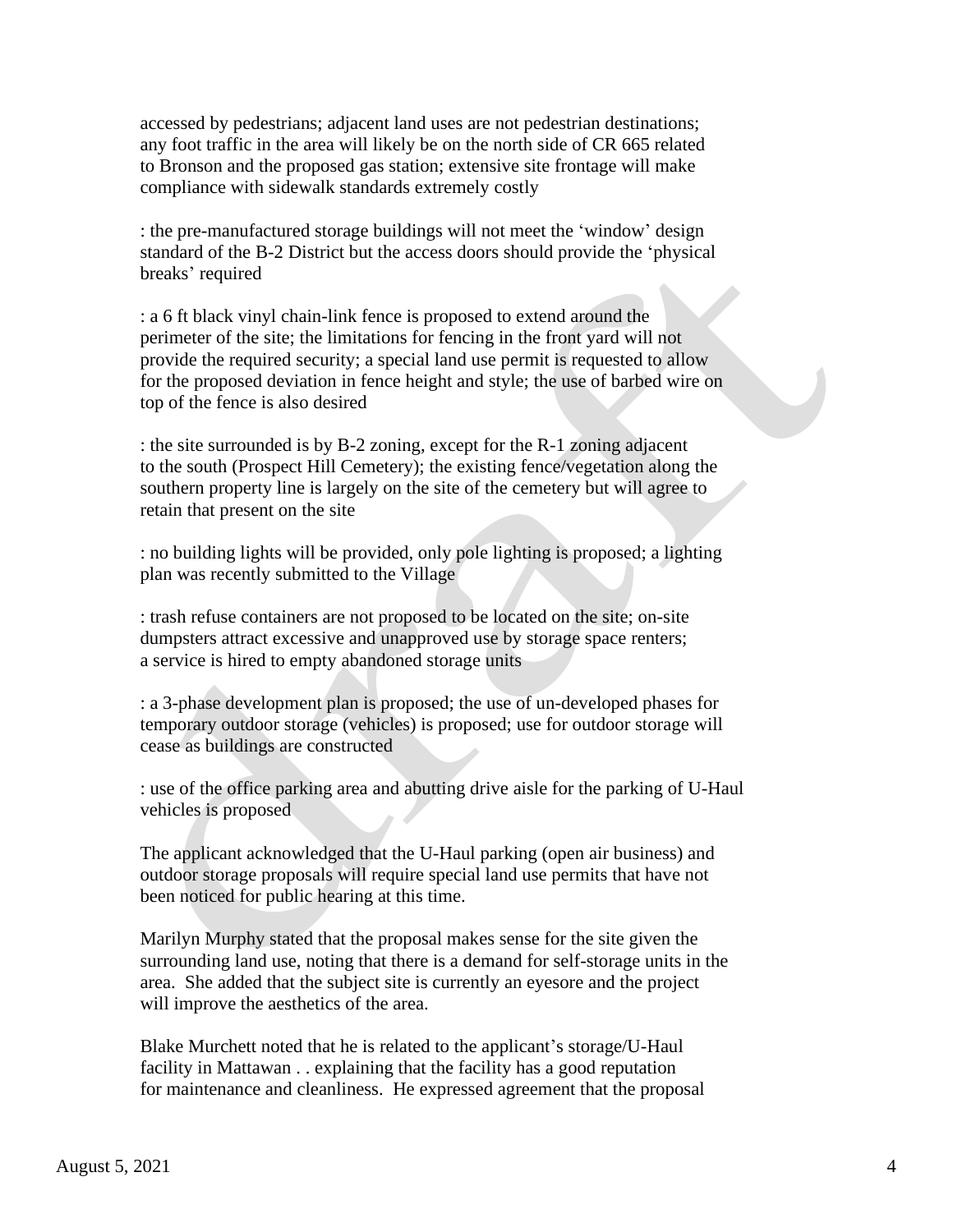is a good use of the property . . and that a U-Haul operation is a natural accessory use of a storage facility.

 Dan Burkett, broker for the property, stated that the subject site is not practical for sidewalks, noting that there are no reasons for pedestrian traffic in the area and that a sidewalk will likely become a liability.

 No further public comment was offered on the matter and the public comment portion of the public hearing was closed.

 Following review of the application and the applicable provisions of the Zoning Ordinance, **motion** by Brown, **supported** by Pioch, to recommend Village Council approval of the Site Plan based upon a finding that the proposal meets the criteria for site plan approval set forth in Section 42-402 (4), conditioned upon the following:

- 1. Compliance with the Sidewalk Policy of the Village of Paw Paw.
- 2. Approval of a deviation from Sec 42-225 (b) Building Design Requirements to allow buildings without windows on the front façade.
- 3. Compliance with the fence standards set forth in Sec 42-405 (c), unless a special land use permit is granted allowing an alternate fence arrangement.
- 4. The existing vegetation/tree line along the south property line shall be retained to provide the required buffering/screening from the adjacent R-1 zoning.
- 5. Administrative review/approval of a lighting plan that demonstrates compliance with Sec 42-405 (a).
- 6. Administrative review/approval of a construction/development phase boundary plan.
- 7. Any proposed signage shall be subject to review/approval through the sign permit process.
- 8. Village Fire Department review/approval.
- 9. Village Department of Public Works review/approval of the grading plan and proposed method of on-site storm water disposal.
- 10. Compliance with all applicable Federal, State and Local codes/ ordinances.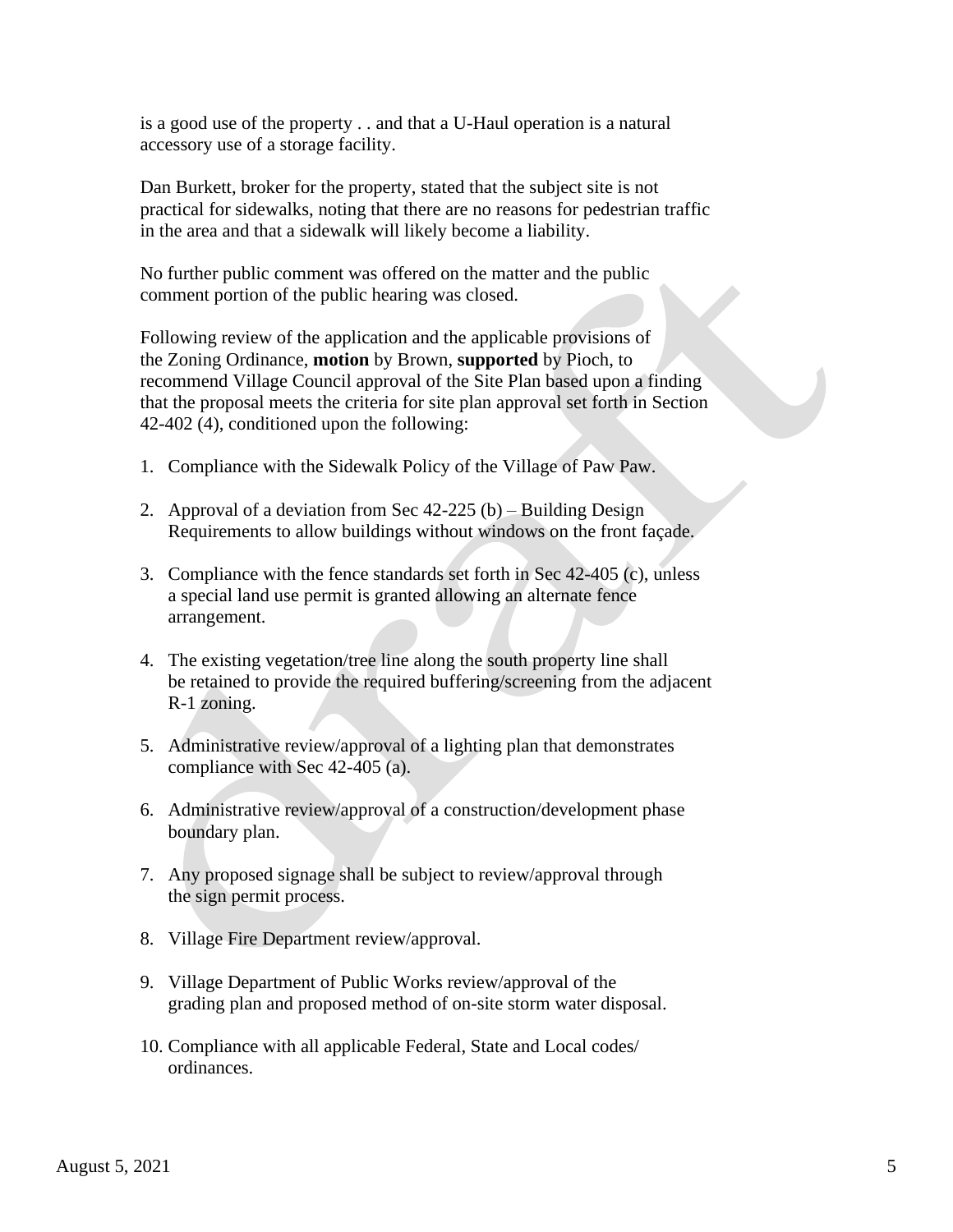The **motion carried**  $4 - 0$ , with Nottingham abstaining.

 **Motion** by Brown, **supported** by Nottingham to postpone action on the special land use permit to allow a 6 ft chain link fence within the front yard of the subject site to the September meeting. The motion **carried unanimously**. Larson suggested the applicant consider the option of protective measures fencing to support the height and front yard location proposal.

 The applicant advised he will also seek special land use permit approval for the proposed U-Haul vehicle parking (open air business) and outdoor storage elements at the September meeting.

8. Larson stated that the next item for consideration was the request of **Public Hearings:** Paw Paw Venture LLC (Village View Estates) to rezone approximately **Rezoning – 288** 4.92 acres located at 288 CR 665 from the B-2 District to the RMH District. **CR 665**

Larson opened the public hearing.

 Karen Kovak, Manager of Village View Estates, was present on behalf Of the application. She stated that the subject property was previously used for sales operations but is now desired for the development of 8 additional mobile home sites.

 No public comment was offered on the matter and the public comment portion of the public hearing was closed.

Following review of the application and the applicable provisions of the Zoning Ordinance, **motion** by Brown, **supported** by Palenick, to recommend Village Council approval of the proposal to rezone approximately 4.92 acres located at 288 CR 665 from the B-2 District to the RMH District, based upon the conclusions of the rezoning criteria set forth in Section 42-33, with specific reference to the following findings:

- 1. Both the intent of the RMH District and the Village of Paw Paw Master Plan support the requested rezoning of property adjacent to the only area in the Village planned and zoned for manufactured home development.
- 2. The rezoning will respond to the growing demand for manufactured housing within the Village in an area planned/zoned for manufactured home development.
- 3. RMH zoning is adjacent to the south of the subject site and nearby on property north of M-140. The proposed rezoning from B-2 to RMH will not alter the existing zoning/land use pattern in the area.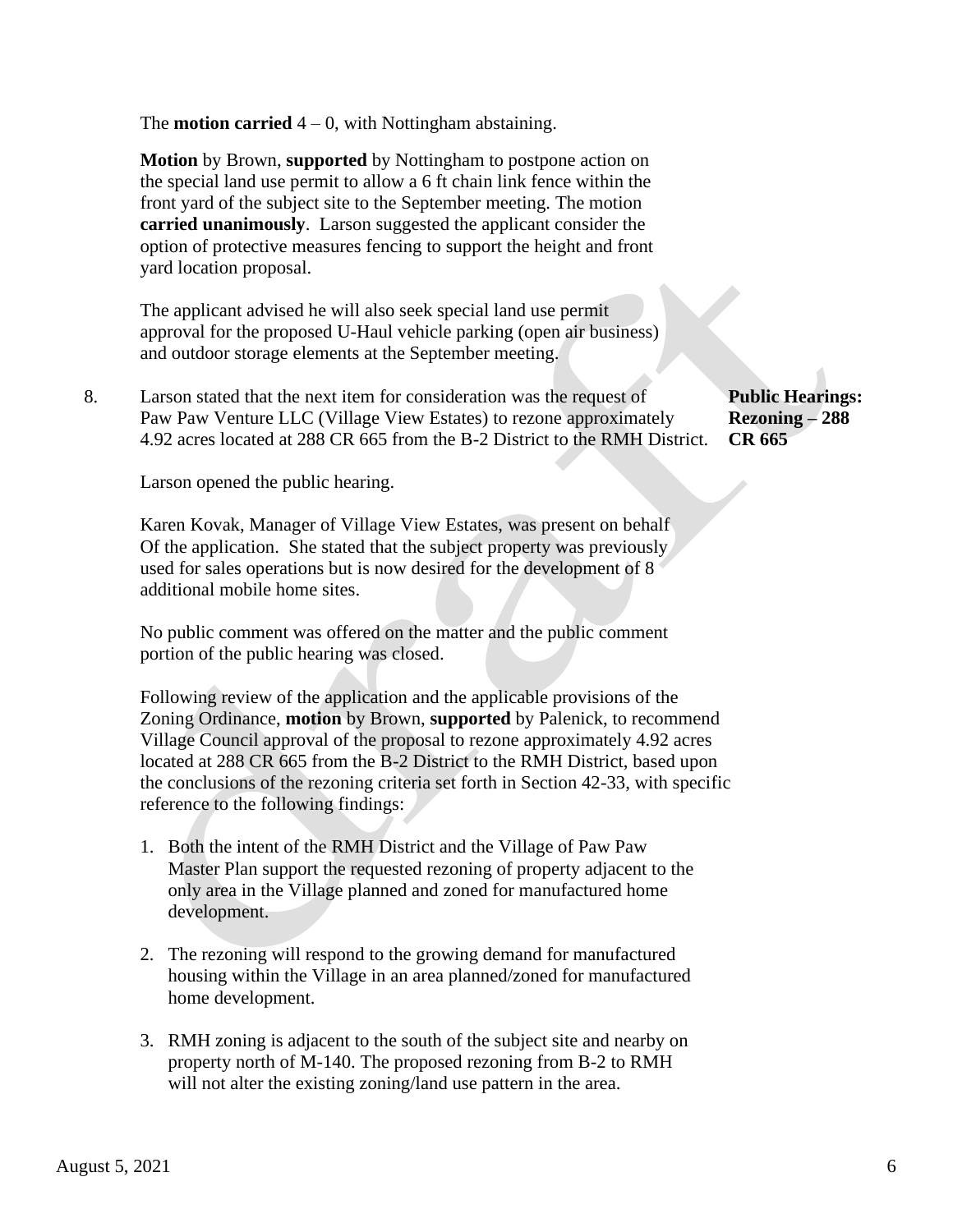4. The requested rezoning will not significantly alter the status of the property, nor its impact on traffic or public facilities, but rather constitute an expansion of an existing use and allow for additional manufactured housing development, for which there is a growing demand and limited area planned/zoned to support such demand.

The **motion carried**  $4 - 0$ , with Nottingham abstaining.

9. Larson stated that the next item for consideration was consideration of **Public Hearing:** an amendment of Section 42-3 of the Village of Paw Paw Zoning **Text Amendment -** Ordinance so as to amend the definitions of 'building' and 'structure'. **Definitions**

Larson opened the public hearing.

 No public comment was offered on the matter and the public comment portion of the public hearing was closed.

 **Motion** by Palenick, **supported** by Brown, to recommend Village Council approval of the proposed amendment of Section 42-3 – Definitions to revise the definitions of 'building' and 'structure' as presented, based upon the following:

- 1. The proposed amendments are intended to provide a definition of 'fence' and clarify how zoning standards will be applied.
- 2. The proposed amendment to the definition of 'structure' will clarify that a 'fence' is a 'structure' under the terms of the Zoning Ordinance.
- 3. As such, a 'fence' will not be subject to any standard that is indicated to apply only to 'buildings' . . such as setbacks.

The **motion carried** 4-0, with Nottingham abstaining.

- 10. Larson stated that no New Business was scheduled for consideration. **New Business:**
- 11. Larson stated that the next item for consideration is discussion of **Ongoing Business**: amending the Zoning Ordinance to address 'short-term rentals' in the **STRs** Village.

 Harvey referenced the Discussion Outline and literature review provided to the Planning Commission to assist in the discussion.

 Due to the lateness of the hour, the scheduled discussion was postponed to the September meeting.